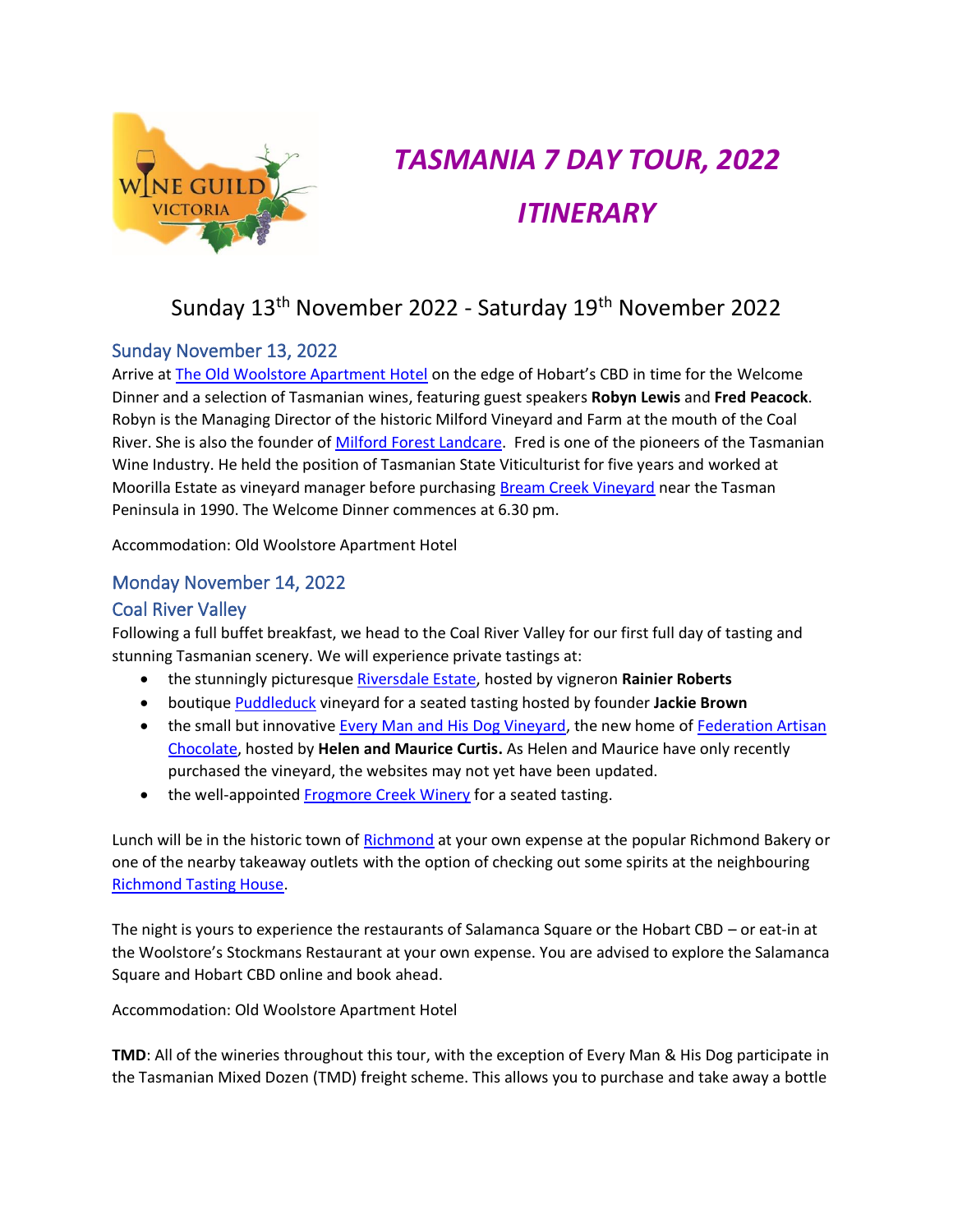or two at different vineyards and have them freighted once you reach a dozen bottles. Present your purchased wines at the last vineyard and they will advise the cost.

# Tuesday November 15, 2022

#### Something completely different

Following a full buffet breakfast, we head back to the Coal River Valley on our way to Port Arthur. Just outside Richmond, we stop for morning tea with platters of cheese, cakes and slices at the [Wicked](https://wickedcheese.com.au/)  [Cheese Company.](https://wickedcheese.com.au/) We call in at Fred Peacock's Bream Creek Vineyard, where he will take us on a brief tour and take in the fabulous views. Then we head to the historic Lufra Hotel at Eaglehawk Neck for lunch and a tasting hosted by Fred Peacock and others. The Lufra is currently undergoing major changes at present but we hope to confirm this venue shortly. An alternative might have to be found.

After lunch we have approximately three hours at [Port Arthur,](https://portarthur.org.au/) where we will be given an introductory tour and plenty of time to explore the historic site. A cruise of the Port Arthur Harbour is included.

On arrival back in Hobart you will have the choice of dining at [Salamanca Square,](https://www.tripadvisor.com.au/RestaurantsNear-g255097-d12918446-Salamanca_Square-Hobart_Greater_Hobart_Tasmania.html) other Hobart restaurants or Stockmans Restaurant at The Old Woolstore at your own expense. The coach will drop off at Salamanca Square before returning to the Old Woolstore Apartment Hotel.

Accommodation: Old Woolstore Apartment Hotel

## Wednesday November 16, 2022

#### Travelling North

After your full buffet breakfast, we journey northwards towards the [Tamar Valley](https://www.tamarvalley.com.au/) and Launceston, with some interesting stops along the way. At **Derwent Estate** we stop for a tasting in its convict-built cellar door with a panoramic view of the river. Our host, Cellar Door Manager **Angela Morgan** knows the history well and will showcase Derwent Estate's growing range of delightful wines. At around the half-way mark of the trip we will enjoy a tour and tasting at the historic [Old Kempton Distillery,](https://www.oldkemptondistillery.com.au/home/) followed by a two-course lunch at Kempton's only pub, th[e Huntington](https://thehuntingtonkempton.com.au/) Tavern.

After lunch we complete the journey to the Tamar Valley, arriving at the [Tamar Valley Resort,](https://www.tamarvalleyresort.com.au/) which includes the famous Swiss Village at Grindelwald, with time to relax and refresh before the 'Welcome to the Tamar Valley' three-course dinner. We are thrilled that our Guest Speaker is Tamar Valley pioneer Dr. Andrew Pirie, who has received national acclaim for his contributions to the Australian wine industry. In 2001 he was awarded a Member of the Order of Australia (AM) for services to the Tasmanian wine and tourism industries.

Accommodation: Tamar Valley Resort